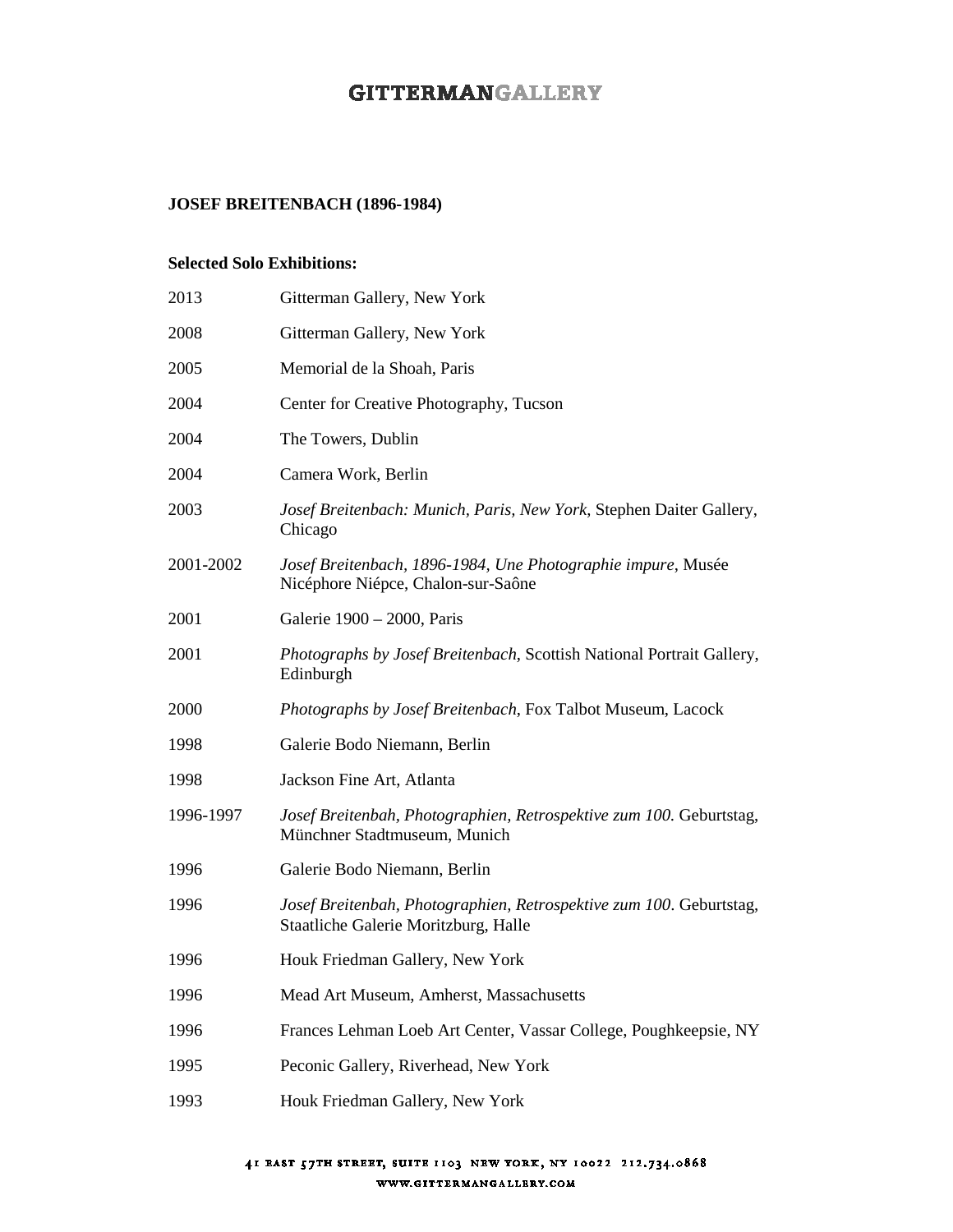| 1993 | Hirschl & Adler Gallery, New York                                                                  |
|------|----------------------------------------------------------------------------------------------------|
| 1991 | Hirschl & Adler Gallery, New York                                                                  |
| 1988 | Parkerson Gallery, Houston                                                                         |
| 1987 | Edwynn Houk Gallery, Chicago                                                                       |
| 1987 | Pace/MacGill Gallery, New York                                                                     |
| 1986 | Stadtmuseum, Munich                                                                                |
| 1983 | Stadtmuseum, Munich                                                                                |
| 1979 | Stadtmuseum, Munich                                                                                |
| 1973 | 50 Photos by Josef Breitenbach, Goethe House, New York                                             |
| 1971 | Dartmouth College, Hopkins Center Art Galleries, Hannover,                                         |
|      | New Hampshire                                                                                      |
| 1965 | Wanderung – 250 Photographien 1930 bis 1965 von Josef Breitenbach,<br>Münchner Stadtmuseum, Munich |
| 1961 | New School for Social Research, New York                                                           |
| 1960 | The Newark Museum                                                                                  |
| 1954 | Josef Breitenbach: Korea, Limelight Gallery, New York                                              |
| 1950 | Portraits and Landscapes by Josef Breitenbach, The Brooklyn Museum,<br>New York                    |
| 1950 | Pictorial Photographs, Smithsonian Institute, Washington, D.C.                                     |
| 1948 | A-D Gallery, New York                                                                              |
| 1947 | Photography by Josef Breitenbach, A-D Gallery, New York                                            |
| 1944 | Black Mountain College, N.C.                                                                       |
| 1938 | Louvre Museum, Paris                                                                               |
| 1935 | Portraits, scenes et paysages de Josef Breitenbach, Galerie Fernand<br>Nathan, Paris               |
| 1934 | Josef Breitenbach: Portraits, paysages, theater, Galerie de la Pléade,<br>Paris                    |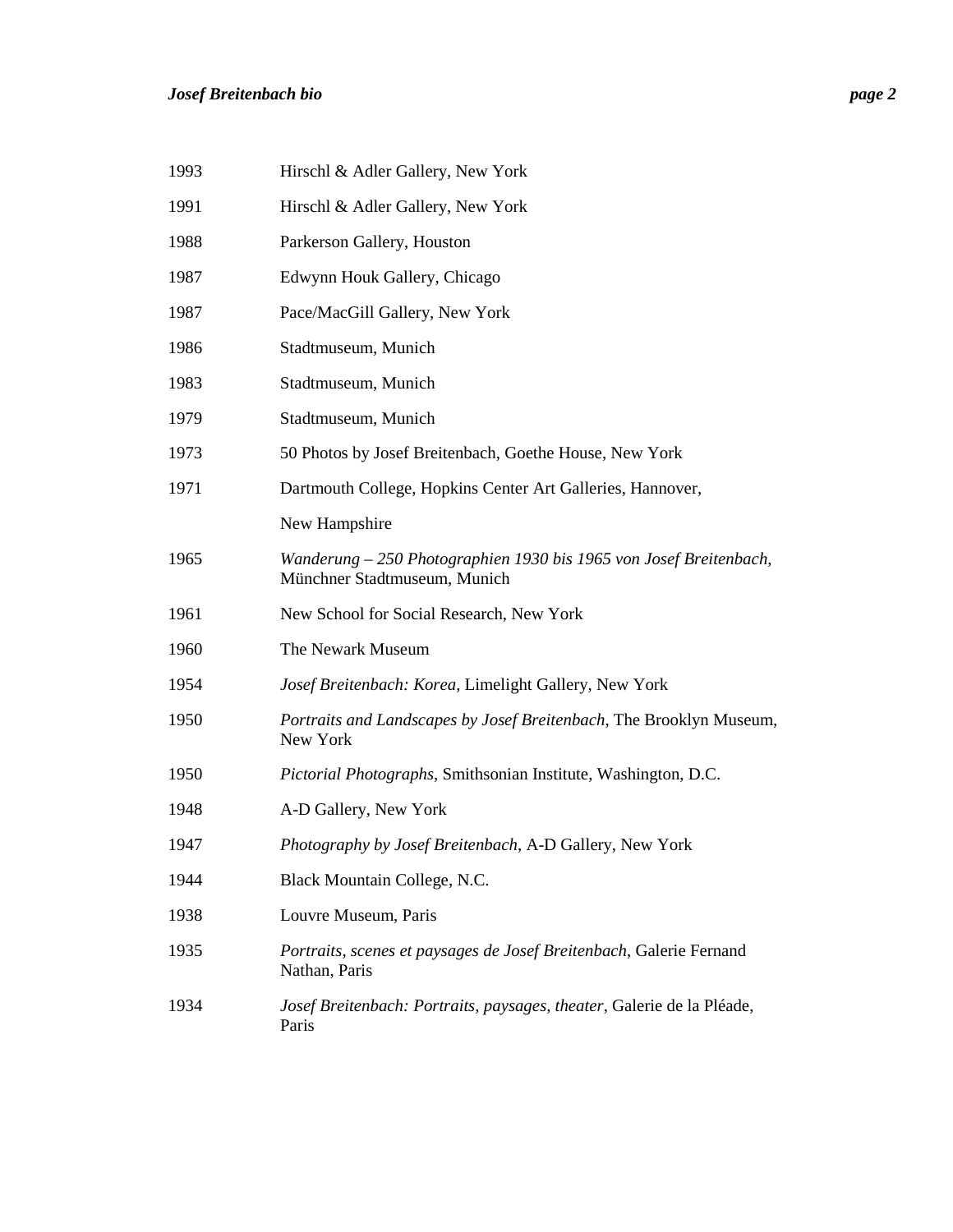# **Selected Group Exhibitions:**

| 2010 | Twilight Visions: Surrealism, Photography, and Paris, International<br>Center for Photography, New York       |
|------|---------------------------------------------------------------------------------------------------------------|
| 2009 | Twilight Visions: Surrealism, Photography, and Paris, The Frist Center<br>for the Visual Arts, Nashville      |
| 2000 | Chorus of Light, Photographs from the Sir Elton John Collection, High<br>Museum of Art, Atlanta               |
| 2000 | The Century of the Body, Photoworks, 1900-2000, Musée de L'Éysée,<br>Lausanne                                 |
| 1998 | Exiles and Emigres, Nationalgalerie, Staaliche Museen zu Berlin                                               |
| 1997 | Exiles and Emigres, Los Angeles County Museum of Art, Montreal<br>Museum of Fine Arts                         |
| 1989 | 150 Years of Photography, Museum of Art, Rhode Island School of<br>Design, Providence                         |
| 1988 | <i>Evocative Presence</i> , Museum of Fine Arts, Houston                                                      |
| 1998 | Masters of the PFA, International Center of Photography, New York                                             |
| 1987 | Preoccupation, Victoria and Albert Museum                                                                     |
| 1983 | Die Stiftung Josef Breitenbach, Fotomuseum im Münchner<br>Stadtmuseum, Munich                                 |
| 1979 | Die Sammlung Josef Breitenbach zur Geschichte der Photographie,<br>Fotomuseum im Münchner Stadtmuseum, Munich |
| 1967 | Photography in the Fine Arts V, Metropolitan Museum of Art, New York                                          |
| 1965 | Adventures in India, Metropolitan Museum of Art, New York                                                     |
| 1965 | Internationale Aktfotos, Salon International de Photographie, Munich                                          |
| 1964 | World Fair, Kodak Pavilion, New York                                                                          |
| 1964 | International Photography Exhibition, Hamburg                                                                 |
| 1964 | Photography in the Fine Arts IV, Museum of Fine Arts, Boston                                                  |
| 1962 | Photography in the Fine Arts III, Metropolitan Museum of Art,<br>New York                                     |
| 1960 | Photography in the Fine Arts II, Metropolitan Museum of Art,<br>New York                                      |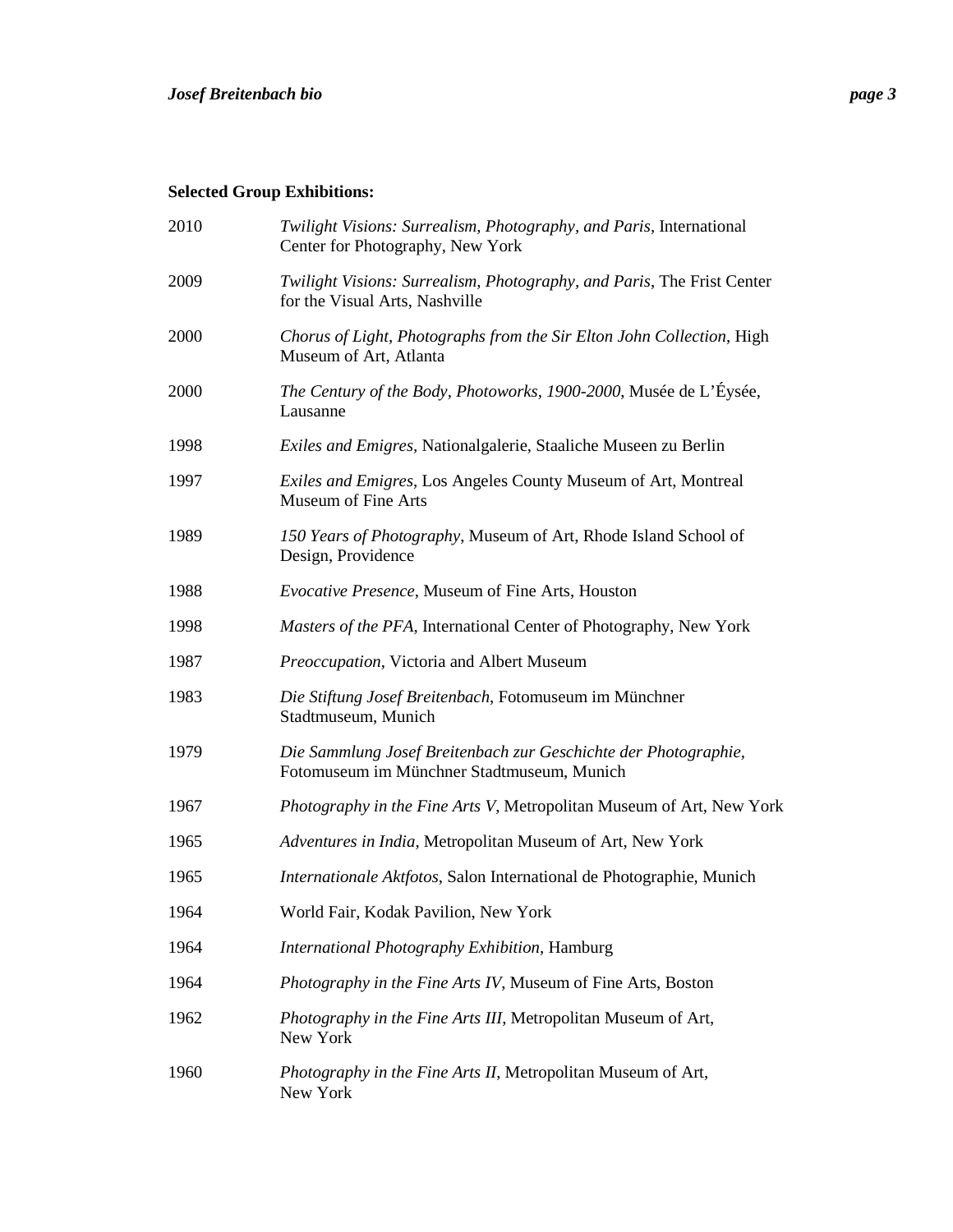## *Josef Breitenbach bio page 4*

| 1959      | Camera out of Doors, Metropolitan Museum of Art, New York                                        |
|-----------|--------------------------------------------------------------------------------------------------|
| 1958-1959 | Photography from the Museum's Collection, Museum of Modern Art,<br>New York                      |
| 1955      | The Family of Man, Museum of Modern Art, New York                                                |
| 1952      | Photography: Then and Now, Museum of Modern Art, New York                                        |
| 1952      | International Photography Exhibition, Lucerne                                                    |
| 1951      | A Century of Portrait Photography (The Breitenbach Collection), The<br>Brooklyn Museum, New York |
| 1951      | Abstraction in Photography, Museum of Modern Art, New York                                       |
| 1950      | Color Photography, Museum of Modern Art, New York                                                |
| 1949      | Camera out of Doors, Metropolitan Museum of Art, New York                                        |
| 1949      | Exhibition of the American Society of Magazine Photographers (ASMP),<br>New York                 |
| 1948      | In and Out of Focus: A Survey of Photography Today, Museum of<br>Modern Art, New York            |
| 1947      | 15 Years of Modern Photography, Museum of Modern Art, New York                                   |
| 1942      | Artists in the War, ACA Gallery, New York                                                        |
| 1939      | London Salon of Photography, Royal Photographic Society                                          |
| 1938      | Art Libre d'Allemagne, Maison de la culture, Paris                                               |
| 1938      | London Salon of Photography, Royal Photographic Society                                          |
| 1937      | Troisième Salon international de la photographie Focus, Amsterdam                                |
| 1936      | 31e Salon international de la photographie, Société française de<br>photographie, Paris          |
| 1936      | Exposition international de la photographie Contemporaine, Musée des<br>arts décoratifs, Paris   |
| 1935      | London Salon of Photography, Royal Photographic Society                                          |
| 1935      | 30e Salon international de la photographie, Société française de<br>photographie, Paris          |
| 1935      | La publicité par la photographie, Galerie de La Pléiade, Paris                                   |
| 1935      | Documents de la vie sociale, Section photographique de l'AEAR,<br>Galerie de La Pléiade, Paris   |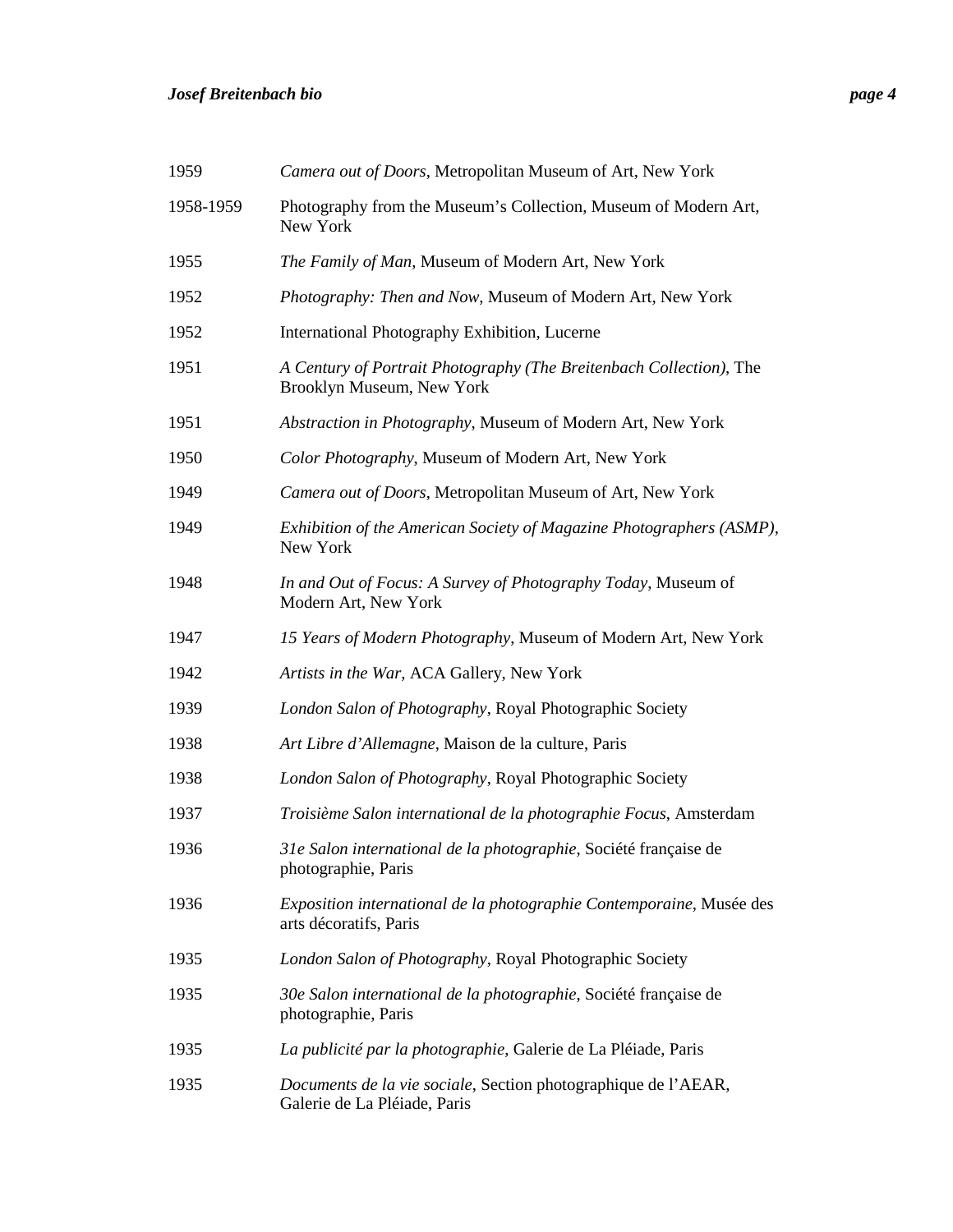| 1935 | L'humour et la fantastique par la photographie, Galerie de La Pléiade,<br>Paris                              |
|------|--------------------------------------------------------------------------------------------------------------|
| 1934 | Groupe annuel des photographes, Galerie de La Pléiade, Paris                                                 |
| 1934 | 29e Salon international de la photographie, Société<br>française de photographie, Paris                      |
| 1933 | Comité français pour la protection des intellectuels juifs<br><i>persecutes</i> , Librairie Lipschutz, Paris |
| 1933 | Internationale Ausstellung Luzern, Bronze Medal                                                              |
| 1933 | Internationale Ausstellung Karlsbad, First Prize                                                             |

#### **Monographs:**

| 2013 | Josef Breitenbach: Resonance, Temple Rock Company                                                        |
|------|----------------------------------------------------------------------------------------------------------|
| 2008 | Josef Breitenbach: Manifesto, Nazraeli Press                                                             |
| 2004 | Breitenbach, Galerie Camera Work                                                                         |
| 2004 | James Joyce 9 Portraits, Jurys Doyle                                                                     |
| 2003 | Josef Breitenbach: Munich, Paris, New York, Stephen Daiter Gallery                                       |
| 2001 | Josef Breitenbach, Les Editions de l'Amateur                                                             |
| 2001 | Im Auge des Exils, Josef Breitenbach und die Freie Deutsche Kulture in<br>Paris 1933-1941, Aufbau-Verlag |
| 1998 | Josef Breitenbach: Aktphotographien, Galerie Bodo Niemann                                                |
| 1996 | Josef Breitenbach, Photographien, Schirmer/Mosel                                                         |
| 1986 | Josef Breitenbach, Photographer, Temple Rock Company                                                     |

### **Collections:**

Art Institute of Chicago Art Museum, Mills College, Oakland Australia National Gallery, Canberra Bibliothèque Nationale, Paris The Brooklyn Museum, New York Canadian Center for Architecture, Montreal